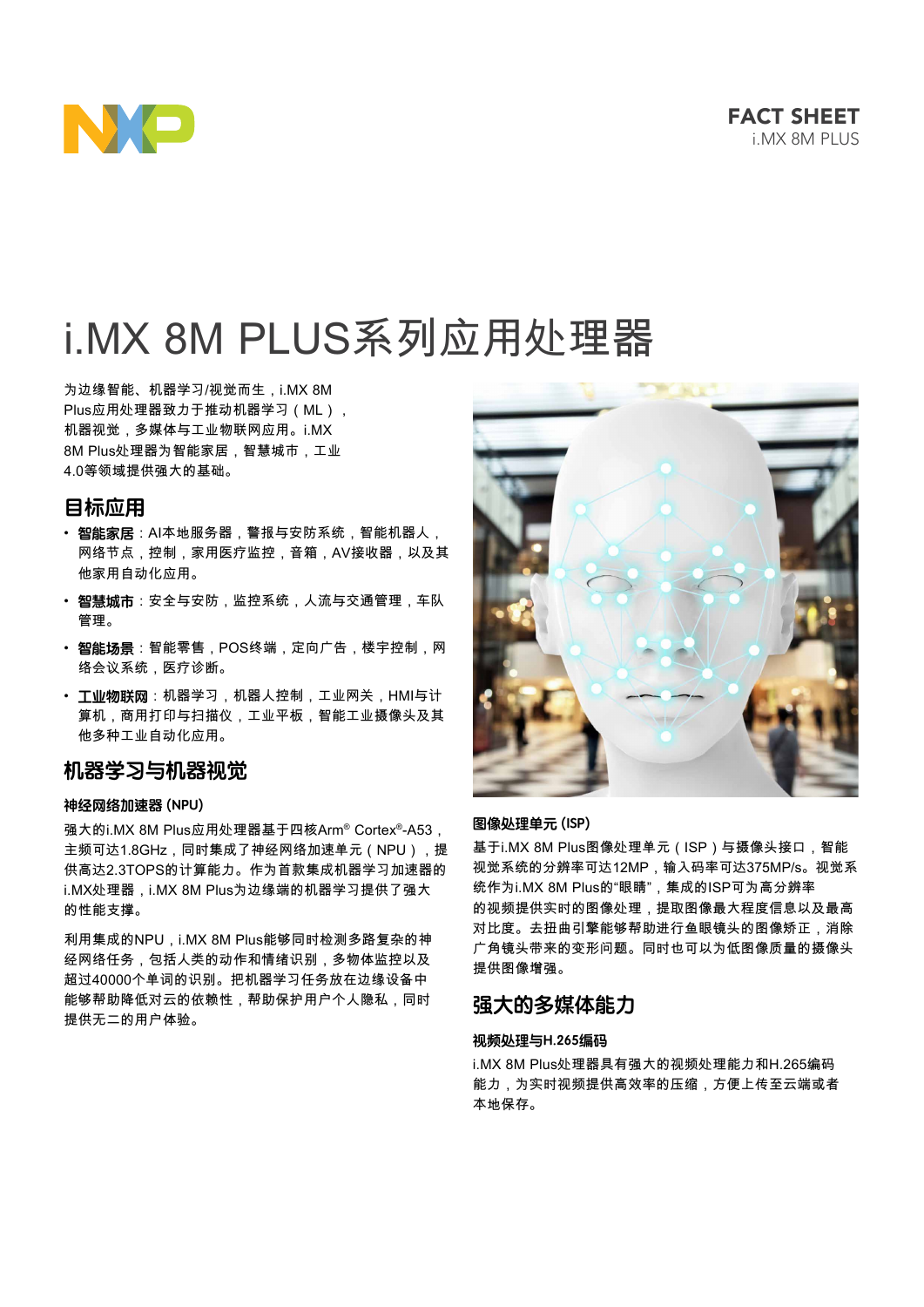#### **FACT SHEET I.MX 8M PLUS**

#### $\mathcal{L}$  is the small  $\mathcal{L}$ **i.MX 8M PLUS 系统框图**

| Security                    | <b>Main CPU Platform</b>                      | Display                                                          |
|-----------------------------|-----------------------------------------------|------------------------------------------------------------------|
| Arm <sup>®</sup> TrustZone® |                                               | HDMI 2.0a Tx (eARC) with PHY                                     |
|                             | 2 x/4 x Arm Cortex®-A53                       | MIPI-DSI (4-lane) with PHY                                       |
| <b>DRM Ciphers</b>          | 32 KB I-cache<br>32 KB D-cache                | 1 x LVDS Tx (4 or 8-lane) with PHY                               |
| Secure Clock                | Arm Neon™<br><b>FPU</b>                       | Audio                                                            |
|                             |                                               | 18 x <sup>2</sup> S TDM 32 bit at 768 kHz                        |
| eFuse Key Storage           | 512 KB L2 Cache (ECC)                         | SP/DIF Tx and Rx                                                 |
| Random Number               | <b>Secondary Cores</b>                        | eARC (HDMI)                                                      |
|                             | Cadence® Tensilica® HiFi 4 DSP<br>Cortex-M7   | <b>ASRC</b>                                                      |
| 32 KB Secure RAM            | 868 KB On-Chip RAM                            | 8-ch. PDM Microphone Input                                       |
|                             |                                               | Connectivity and I/O                                             |
| <b>System Control</b>       | <b>Machine Learning</b>                       | 2 x USB 3.0/2.0 Dual-Role with PHY                               |
| Smart DMA x3                | Neural Processing Unit: 2.3 TOPS              | 2 x Gbit Ethernet with IEEE® 1588. AVB                           |
|                             | <b>Graphics</b>                               | (One also supports TSN)                                          |
| <b>XTAL</b>                 | 3D Graphics: GC7000UL                         | 2x CAN/CAN FD                                                    |
| PIIs                        | 2D Graphics: GC520L                           | $1 \times PCle^{\circ}$ Gen $3 - 1$ -lane<br><b>11 Substates</b> |
| Watchdog x 3                | Video                                         | 4 x UART 5 Mbit/s, 6 x I <sup>2</sup> C, 3 x SPI                 |
| $PWM \times 4$              | 1080p60 H.265, H.264, VP9, VP8 decoder        | <b>External Memory</b>                                           |
| Timer x 6                   | 1080p60 H.265, H.264 encoder                  | 32-bit I PDDR4/DDR4<br>(Inline ECC)                              |
| Secure JTAG                 |                                               | 3 x SDIO3.0/2 x eMMC5.1                                          |
|                             | Vision                                        | Dual-ch. QuadSPI (XIP) or                                        |
| <b>Temperature Sensor</b>   | Dual Camera ISP (2 x HD/1 x 12MP) HDR, dewarp | 1 x OctaISPI (XIP)                                               |
|                             | 2 x MIPI-CSI (4-lane) with PHY                | NAND Controller (BCH62)                                          |

## **令人惊叹的用户体验**

视频处理单元(VPU)能够高效的对高分辨率视频进行编解 码。2D/3D图像处理单元能够带来强大的图形能力,支持最 新的一系列接口,诸如OpenGL® ES 3.1, Vulkan®, OpenCL™ 1.2 以及OpenVG™ 1.1等。除了具备多个音频输入 外,i.MX 8M Plus处理器也支Immersiv3D™音频软件, Dolby Atmos® 和DTS:X®,为用户带来影院级的体验。

# **语音解决方案**

除了传统的基于云端的语音助手方案之外,i.MX 8M Plus能够 实现本地语音处理任务,例如智能音箱和语音识别等,实时性 强,用户隐私也能够被保护。低功耗的语音协处理器是基于 Cadence® Tensilica® HiFi 4 DSP,主频可达800MHz,帮助实 现低功耗的表现以及高能效。

# **工业物联网与可靠性**

## **智能化工业物联网**

工业物联网需要机器学习与机器视觉系统能够配合智能传感 器,来实现让制造环境下的机器进行检查,测量,精准识别与 决策的能力。

# **工业4.0**

i.MX 8M Plus处理器集成多个高速总线 赋能工业4.0应用。千 兆以太网MAC支持 时间敏感网络 (TSN ) ,提供了基于以 太网连接的实时与同步控制。此外另一 路千兆以太网口支持多 路数据网络与网 关应用。

# **实时处理**

800MHz的Cortex-M7内核可处理本地的 实时控制任务。 它能够消除系统中额外 添加外部微控制器的必要。集成的 Cortex-M7内核配合CAN FD接口为工业 应用提供了可靠的本 地控制网络。

### **i.MX 8M系列产品对比**

| 产品             | <b>i.MX 8M NANO</b>                                                              | <b>i.MX 8M MINI</b>                                                           | <b>i.MX 8M PLUS</b>                                                                                                     | <b>i.MX 8M QUAD</b>                                                                    |
|----------------|----------------------------------------------------------------------------------|-------------------------------------------------------------------------------|-------------------------------------------------------------------------------------------------------------------------|----------------------------------------------------------------------------------------|
| 内核             | $4 \times$ Arm <sup>®</sup><br>Cortex®-A53<br>1.6 GHz                            | 4 x Cortex-A53<br>$1.8$ GHz                                                   | 4 x Cortex-A53<br>$1.8$ GHz                                                                                             | 4 x Cortex-A53<br>1.5 GHz                                                              |
| <b>MCU/DSP</b> | Cortex-M7<br>650 MHz                                                             | Cortex-M4 400<br><b>MHz</b>                                                   | Cortex-M7<br>800 MHz<br>Hi-Fi4 DSP 800<br><b>MHz</b>                                                                    | Cortex-M4<br>266 MHz                                                                   |
| <b>DDR</b>     | 16-bit LPDDR4/<br>DDR4/DDR3L                                                     | 16/32-bit<br>LPDDR4/DDR4/<br>DDR3L                                            | 32-bit LPDDR4/<br>DDR4 (Inline<br>ECC)                                                                                  | 16/32-bit<br>LPDDR4/DDR4/<br>DDR3L                                                     |
| <b>GPU</b>     | GC7000UL (2<br>shaders),<br>OpenGL® ES<br>2.0/3.0/3.1<br>Vulkan®,<br>OpenCL™ 1.2 | <b>GC NanoUltra</b><br>(1 shader),<br>OpenGL ES 2.0;<br>GC520L (2D)           | <b>GC7000UL</b><br>(2 shaders),<br>OpenGL ES<br>1.1/2.0/3.0/3.1<br>OpenVG 1.1,<br>Vulkan,<br>OpenCL 1.2;<br>GC520L (2D) | GC7000Lite<br>(4 shaders),<br><b>OpenGL ES</b><br>2.0/3.0/3.1<br>Vulkan.<br>OpenCL 1.2 |
| 安全             | CAAM, RDC, Arm<br>TrustZone®                                                     | CAAM, RDC,<br>TrustZone                                                       | CAAM, RDC,<br>TrustZone                                                                                                 | CAAM, RDC,<br>TrustZone                                                                |
| AI/ML          | OpenCL CPU,<br>GPU: 32 GOPS                                                      | OpenCL CPU:<br>32 GOPS                                                        | Neural<br><b>Processing Unit</b><br>2.3 TOPS                                                                            | OpenCL CPU:<br>32 GOPS                                                                 |
| 摄像头            | 1 x MIPI CSI<br>(4-lanes)                                                        | MIPI CSI (4-lanes)                                                            | 2 x MIPI CSI<br>(4-lanes each)<br>2 x ISP up to 12<br><b>MP</b> resolution                                              | 2 x MIPI CSI<br>(4-lanes each)                                                         |
| 显示             | MIPI DSI (4-lanes)                                                               | MIPI DSI (4-lanes)                                                            | HDMI 2.0a Tx.<br>MIPI DSI (4-lanes)<br>LVDS (4/8-lanes)                                                                 | HDMI 2.0a Tx,<br>MIPI DSI (4-lanes),<br>DP/eDP                                         |
| <b>HDR</b>     |                                                                                  |                                                                               |                                                                                                                         | HDR10, HLG,<br>Dolby Vision®                                                           |
| 视频解码           |                                                                                  | 1080p60 HEVC,<br>H.264, VP9, VP8                                              | 1080p60 HEVC,<br>H.264, VP9, VP8                                                                                        | 4Kp60 HEVC,<br>VP9, 4Kp30<br>H.264, legacy                                             |
| 视频编码           |                                                                                  | 1080p60 H.264,<br>VP8                                                         | 1080p60 H.265,<br>H.264                                                                                                 |                                                                                        |
| 音频             | 12 x <sup>2</sup> S TDM (32<br>b @ 384 kHz),<br>ASRC, 8-ch. PDM<br>DMIC input    | 20 x <sup>2</sup> S TDM (32<br>b @ 384 kHz),<br>ASRC, 8-ch. PDM<br>DMIC input | 18 x <sup>2</sup> S TDM (32<br>b @ 384 kHz),<br>ASRC, 8-ch. PDM<br>DMIC input,<br>eARC                                  | 20 x <sup>2</sup> S TDM<br>(32 b @ 384 kHz),<br><b>ARC</b>                             |
| 扩展 I/O         | 1 x USB 2.0 with<br>PHY                                                          | 2 x USB 2.0 with<br>PHY.<br>1 x PCle® Gen 2                                   | 2 x USB 2.0/3.0<br>Type C with PHY,<br>1 x PCIe Gen 3                                                                   | 2 x USB 3.0 Type<br>C with PHY.<br>2 x PCIe Gen 2                                      |
| 网络,<br>存储      | $1 \times$ GbE, $3 \times$ SD/<br>eMMC, Raw<br><b>NAND</b>                       | $1 \times$ GbE, $3 \times$ SD/<br>eMMC, Raw<br><b>NAND</b>                    | $2 \times$ GbE (1 $\times$<br>TSN), 2x CAN/<br><b>CAN FD</b><br>3 x SD/eMMC,<br>Raw NAND                                | $1 \times$ GbE, $2 \times$ SD/<br>eMMC, Raw<br><b>NAND</b>                             |
| 封装             | 14 x 14 mm 0.5 p<br>depopulated                                                  | 14 x 14 mm 0.5 p<br>depopulated                                               | 15 x 15 mm 0.5 p<br>depopulated                                                                                         | $17 \times 17$ mm<br>0.65p                                                             |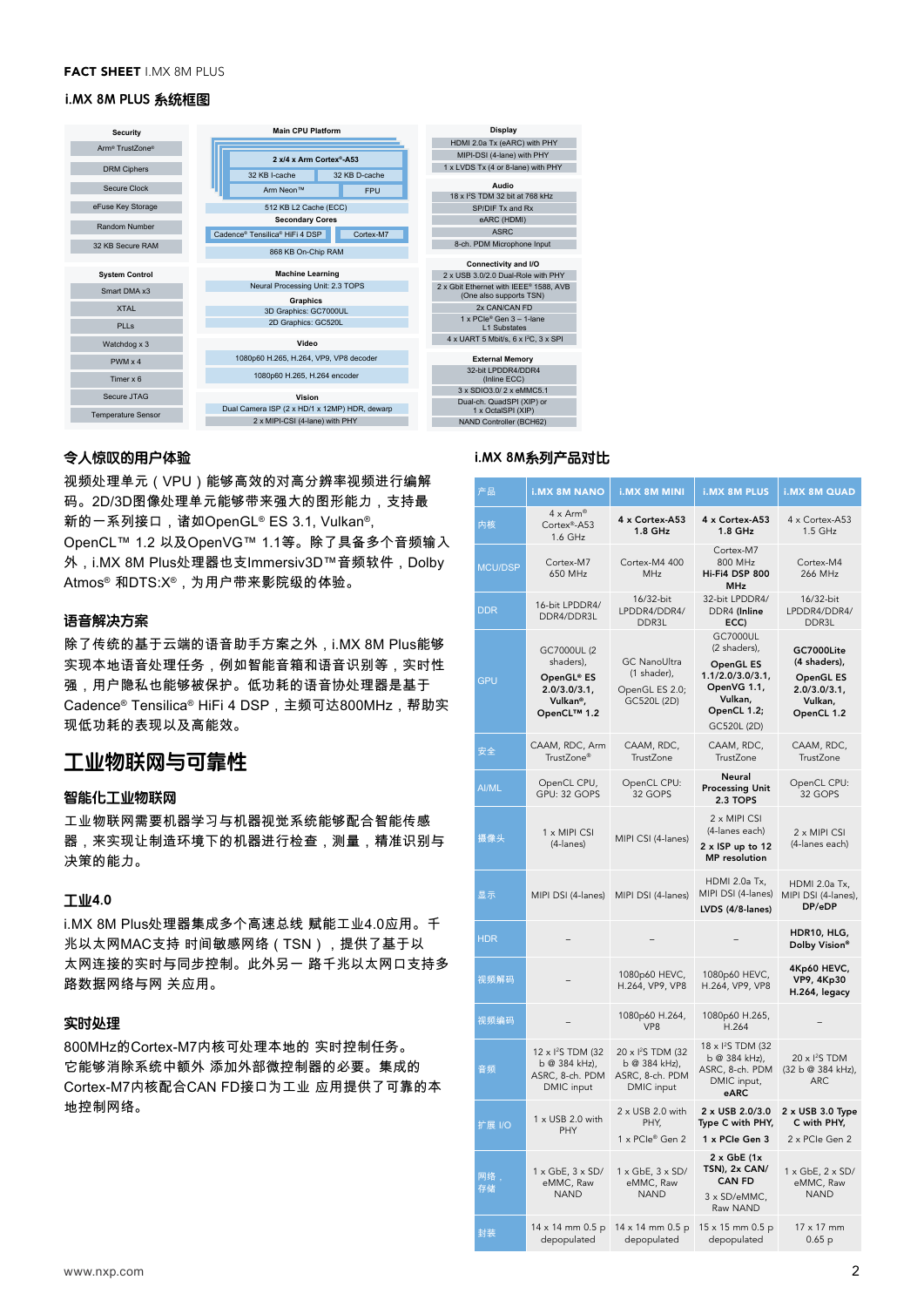#### **FACT SHEET I MX 8M PLUS**

#### **高可靠性**

i.MX 8M Plus在系统的关键 节点,包括 DDR接口支持错误纠正代码(ECC), 在系统层面支持SIL标准的要求,提供高 可靠性。

14nm FinFET工艺为i.MX 8M Plus提供 了更低的软错误率,同时提供高性能与 低功耗。

# **系统扩展性与设计优化**

# **EDGEVERSE™ 与高扩展性**

NXP EdgeVerse™ 平台标志着行业领先, 可扩展与嵌入式的计算能力,安全性与 软件解决方案,以加速边缘计算。作为 该平台的一员,i.MX 8M Plus提升了边 缘设备的智能表现。

i.MX 8M Plus处理器扩展了i.MX 8M产品 系列,提供高系统兼容性,同时增加了 机器学习与视觉的处理能力。i.MX 8M系 列的每一个家族都具有相应的BSP板级 支持包。

# **引脚兼容与设计灵活度**

产品系列的各个产品型号引脚兼容,为 设计带来了便捷。在设计PCB平台时, 采用不同型号的i.MX 8M Plus应用处 理器来满足实际需求,包括是否需要 NPU,VPU或者ISP等。

# **高速接口与存储接口灵活度**

i.MX 8M Plus处理器提供了最新的高速传 输接口,包括2 x USB 2.0/3.0 Type C, PCIe® Gen3, 3 x SD/SDIO 3.01, 2 x Gbit Ethernet with EEE, AVB, IEEE 1588 、其中 一路支持TSN以满足高精度低延迟的控 制,除此之外还集成2x CAN/ CAN FD接 口。

支持的内存包括32位 LPDDR4/DDR4, eMMC5.1, 8位NAND Flash, SPI NOR, quad/octo SPI flash, serial NOR以及serial NAND flash. 可供用户根据不同的系统, 成本,性能要求来选择。

# **系统安全**

诸如安全启动,加密启动,硬件防火 墙,RTIC等安全机制的支持能够保护用 户免受安全攻击。这些攻击可能会导致 硬件逆转,软件篡改,设备图像和信息 的丢失以及一些物理攻击。

# **完备的软件支持**

NXP 支持 Android™, Linux® and FreeRTOS 操作系统。同时NXP也提供了eIQ™ 软件工具,提供了一系列与机器学 习应用相关的库与设计工具,旨在帮助 基于i.MX应用处理器及NXP的其他MCU 开展更好的设计。eIQ工具基于开源技 术,完全集成在NXP的Yocto开发环境 中,帮助用户更好的开展系统级的设 计。

# **硬件工具**

i.MX 8M Plus评估套件(EVK)能够提 供系统级的评估与开发。

同时,多个附属板也能够帮助开展基于 i.MX 8M Plus的特定应用开发,如摄像 头,屏幕显示等。

#### **封装设计**

NXP工程师基于简化硬件设计,带来最优 的系统花费的原则设计了封装选项。同 时参考硬件设计也能够直接被获取来帮 助更快上手。

# **工业级与消费级**

工业级型号支持宽温度范围 (-40 ºC to 105 ºC Tj) 且能够持续工作10年以上。消费 级型号 (0 ºC to 95 ºC Tj) 具有更高的主 频。

## **长期供货保证**

NXP的长期供货保证计划能够确保持续的 供货长达10-15年以上。

[https://www.nxp.com/products/ product](https://www.nxp.com/products/ product-information/productlongevity:PRDCT_ LONGEVITY_HM)[information/productlongevity:PRDCT\\_](https://www.nxp.com/products/ product-information/productlongevity:PRDCT_ LONGEVITY_HM)  [LONGEVITY\\_HM](https://www.nxp.com/products/ product-information/productlongevity:PRDCT_ LONGEVITY_HM)

#### **i.MX 8M PLUS 型号对比**

| 型몸              | 目标应用                     | Arm <sup>®</sup> CPU                 | <b>NPU</b>         | <b>ISP</b>                                   | 视频                                                                        | 通用功能                                                                                                                                                                                                                                                                                                                                                                                                              |
|-----------------|--------------------------|--------------------------------------|--------------------|----------------------------------------------|---------------------------------------------------------------------------|-------------------------------------------------------------------------------------------------------------------------------------------------------------------------------------------------------------------------------------------------------------------------------------------------------------------------------------------------------------------------------------------------------------------|
| MIMX8ML8xVNxZAB | 机器学习,<br>视觉与视频           | 4x<br>Cortex®-A53,<br>Up to 1.8 GHz* | 2.3<br><b>TOPS</b> | 12 MP<br>resolution<br>Up to 375 MP/s        | Decode: 1080p, h.265/4, VP9,<br>VP <sub>8</sub><br>Encode: 1080p, h.265/4 | <b>GPU</b><br>OpenVG 1.1, G2D,<br>OpenGL® ES 3.1<br>Vulkan®, OpenCL™ 1.2 FP<br>Display/Camera<br>HDMI Tx, LVDS, MIPI-DSI<br>$2 \times MIPI-CSI$<br>Connectivity<br>2 x USB 2.0/3.0, PCIe® Gen3<br>2 x Gb Ethernet (1 x TSN)<br>2x CAN/CAN FD**, 3 x SDIO<br>Audio<br>18x <sup>2</sup> S TDM (32 bit @ 768 kHz)<br>SP/DIF RX and TX, eARC<br>ASRC, 8-ch. PDM<br>Cortex-M7 @ 800 MHz<br>low-power voice coprocessor |
| MIMX8ML6xVNxZAB | 视觉与视频                    | 4 x Cortex-A53,<br>Up to 1.8 GHz*    |                    | <b>12 MP</b><br>resolution<br>Up to 375 MP/s | Decode: 1080p, h.265/4, VP9,<br>VP <sub>8</sub><br>Encode: 1080p, h.265/4 |                                                                                                                                                                                                                                                                                                                                                                                                                   |
| MIMX8ML4xVNxZAB | CPU处理与外设接口               | 4 x Cortex-A53,<br>Up to 1.8 GHz*    |                    |                                              |                                                                           |                                                                                                                                                                                                                                                                                                                                                                                                                   |
| MIMX8ML3xVNxZAB | 机器学习,<br>视觉与视频,<br>低计算要求 | 2 x Cortex-A53,<br>Up to 1.8 GHz*    | 2.3<br><b>TOPS</b> | 12 MP<br>resolution<br>Up to 375 MP/s        | Decode: 1080p, h.265/4, VP9,<br>VP <sub>8</sub><br>Encode: 1080p, h.265/4 |                                                                                                                                                                                                                                                                                                                                                                                                                   |

\* 工业级型号的主频为1.6 GHz

\*\* 仅适用于工业级型号